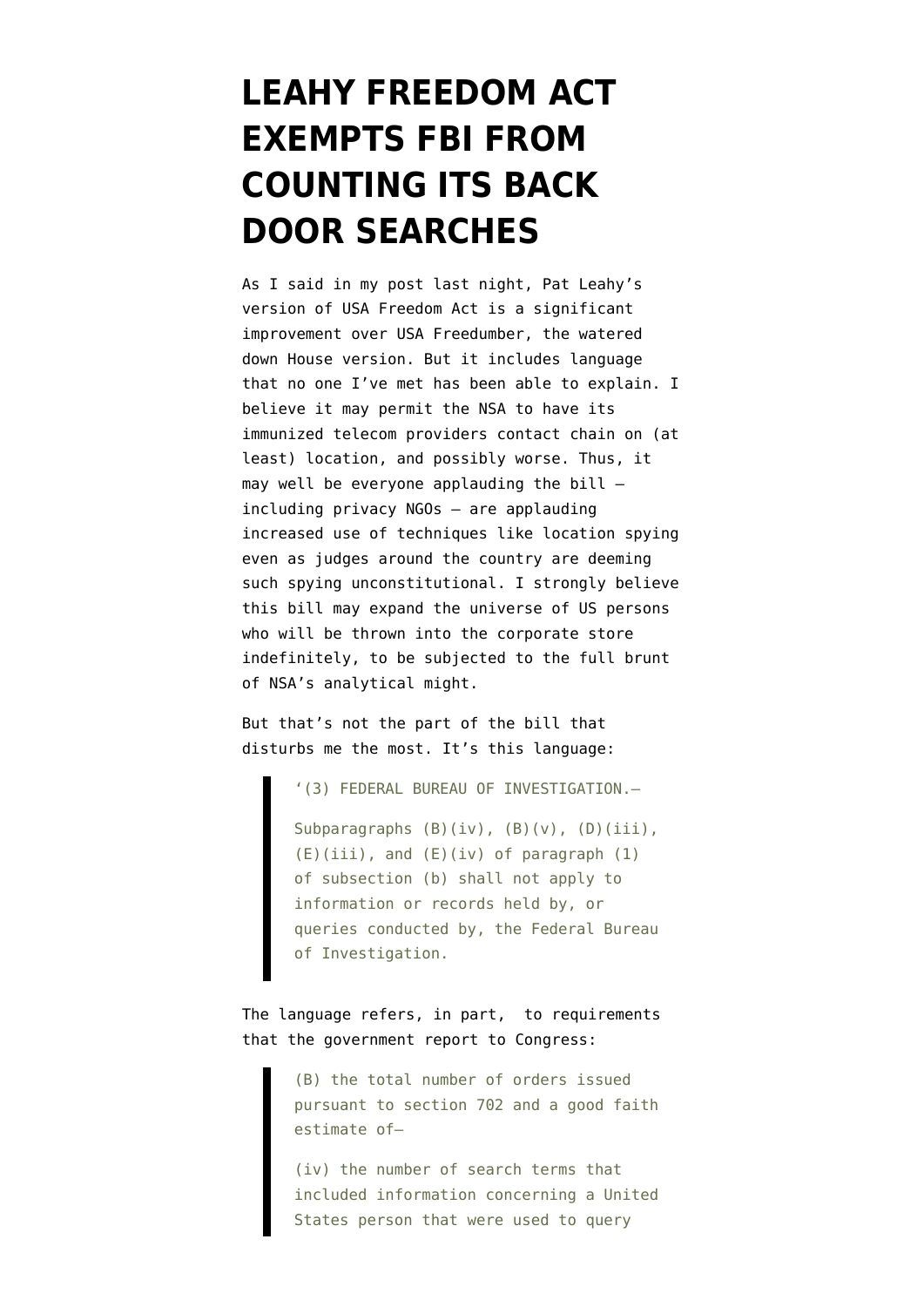any database of the contents of electronic communications or wire communications obtained through the use of an order issued pursuant to section 702; and

(v) the number of search queries initiated by an officer, employee, or agent of the United States whose search terms included information concerning a United States person in any database of noncontents information relating to electronic communications or wire communications that were obtained through the use of an order issued pursuant to section 702;

These are back door searches on US person identifiers of Section 702 collected data — both content (iv) and metadata (v).

In other words, after having required the government to report how many back door searches of US person data it conducts, the bill then exempts the FBI.

The FBI  $-$  the one agency whose use of such data can actually result in a prosecution of the US person in question.

We already know the government has not provided all defendants caught using 702 data notice. And yet, having recognized the need to start counting how many Americans get caught in back door searches, Patrick Leahy has decided to exempt the agency that uses back door searches the most.

And if they're not giving defendants notice (and they're not), then this is an illegal use of Section 702.

There is no reason to exempt the FBI for this. On the contrary, if we're going to count back door searches on US persons, the first place we should start counting is at FBI, where it likely matters most. But the Chair of the Senate Judiciary Committee has decided it's a good idea